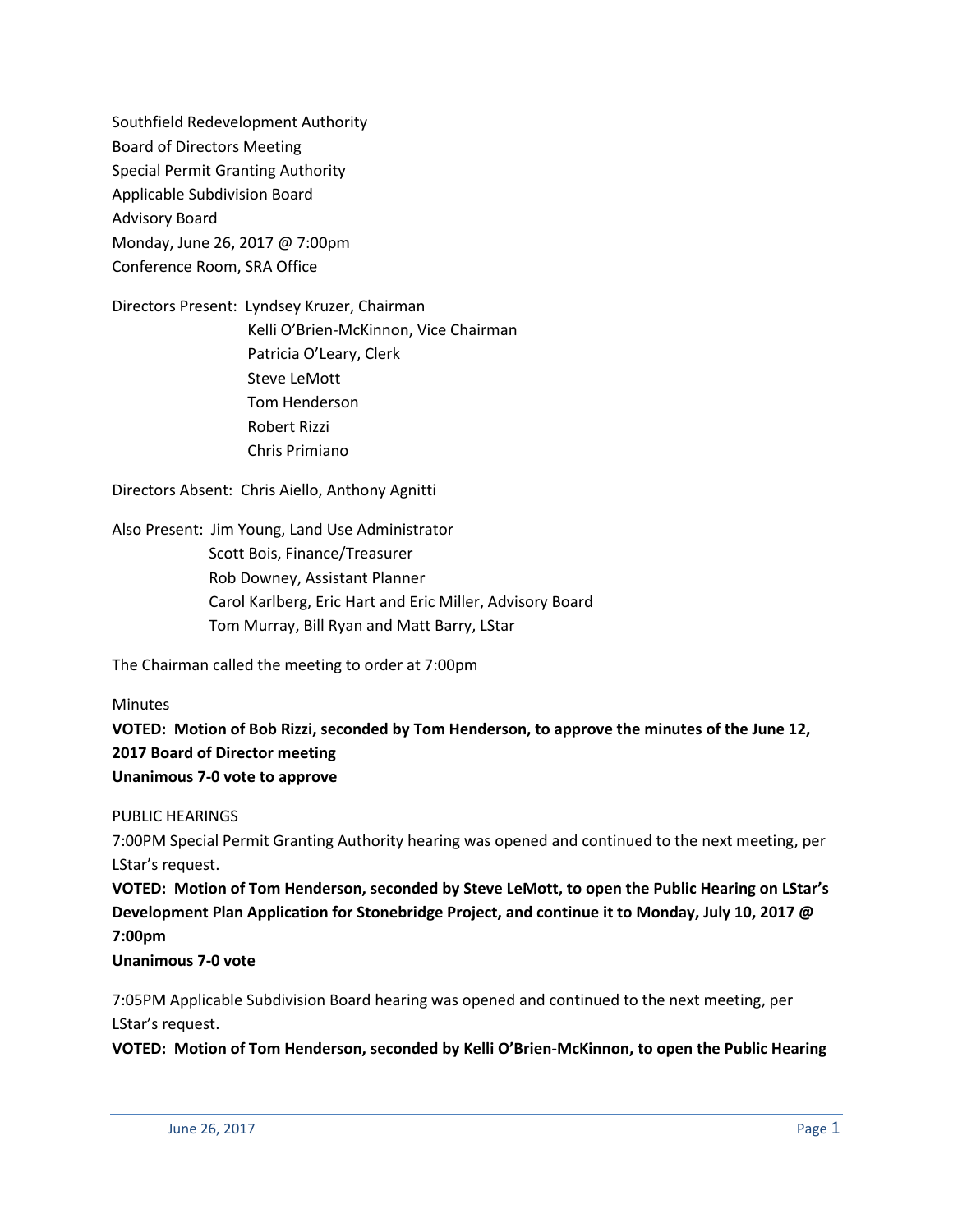## **on LStar's Definitive Subdivision Plan Application for Stonebridge Project, and continue it to Monday, July 10, 2017 @ 7:05pm Unanimous 7-0 vote**

#### EDC/PBC Boundary Adjustment Closing Documents

The Board was informed that the documents were still under review by NPS and therefore not ready for execution at this time and the matter would be carried over to the next meeting.

#### Phase 1A Definitive Subdivision Plan Performance Bond Reduction

Mr. Young noted the updated list was still under final review by Weymouth DPW and the matter would be carried over to the next meeting.

#### Third Amended and Restated Disposition and Development Agreement

The Chairman stated the final execution copy of the DDA was distributed electronically to the Board and that it would be executed by both SRA and LStar tomorrow.

#### Staffing – Salary review and Assistant Planner role

The Chairman noted the Part Time Assistant Planner, Rob Downey, was working on a full time basis at \$15 per hour. Discussion ensued on his job duties and skill set, his 4 years of institutional knowledge and experience on the Union Point project, and on similar municipal positions and comparable salaries. **VOTED: Motion of Tom Henderson, seconded by Chris Primiano, to convert the Assistant Planner to a full time salaried position at \$22 per hour/annual salary of \$45,760, effective July 1, 2017 Unanimous 7-0 vote**

### FY18 General Fund Budget

Ms. Karlberg, Chairman, noted the Advisory Board reviewed the FY18 Budget requirements in detail including LStar's funding obligations in the DDA; and SRA's use of Free Cash for FY17 general fund revenues. Mr. Hart, Secretary, noted the Advisory Board agreed that the Unemployment Benefits line item was insufficient in light of the two positions that were recently eliminated.

Ms. Karlberg noted in past years that the Advisory Board was provided with updates, but many SRA meetings were held in Executive Session with no communication at all to the Advisory Board. Mr. Hart noted the Advisory Board's willingness to assist as appropriate on SRA work groups that function outside the Board. The Chairman indicated the Board appreciated the Advisory Board's diverse expertise, and Ms. O'Brien-McKinnon volunteered to be a liaison between the two Boards.

The Directors reviewed each FY18 Budget recommendation. Board Measure 17-030 **VOTED: Motion of Tom Henderson, seconded by Kelli O'Brien-McKinnon, to approve the Board of Directors Budget of \$75,187.50 Unanimous 7-0 vote VOTED: Motion of Tom Henderson, seconded by Chris Primiano, to approve the General**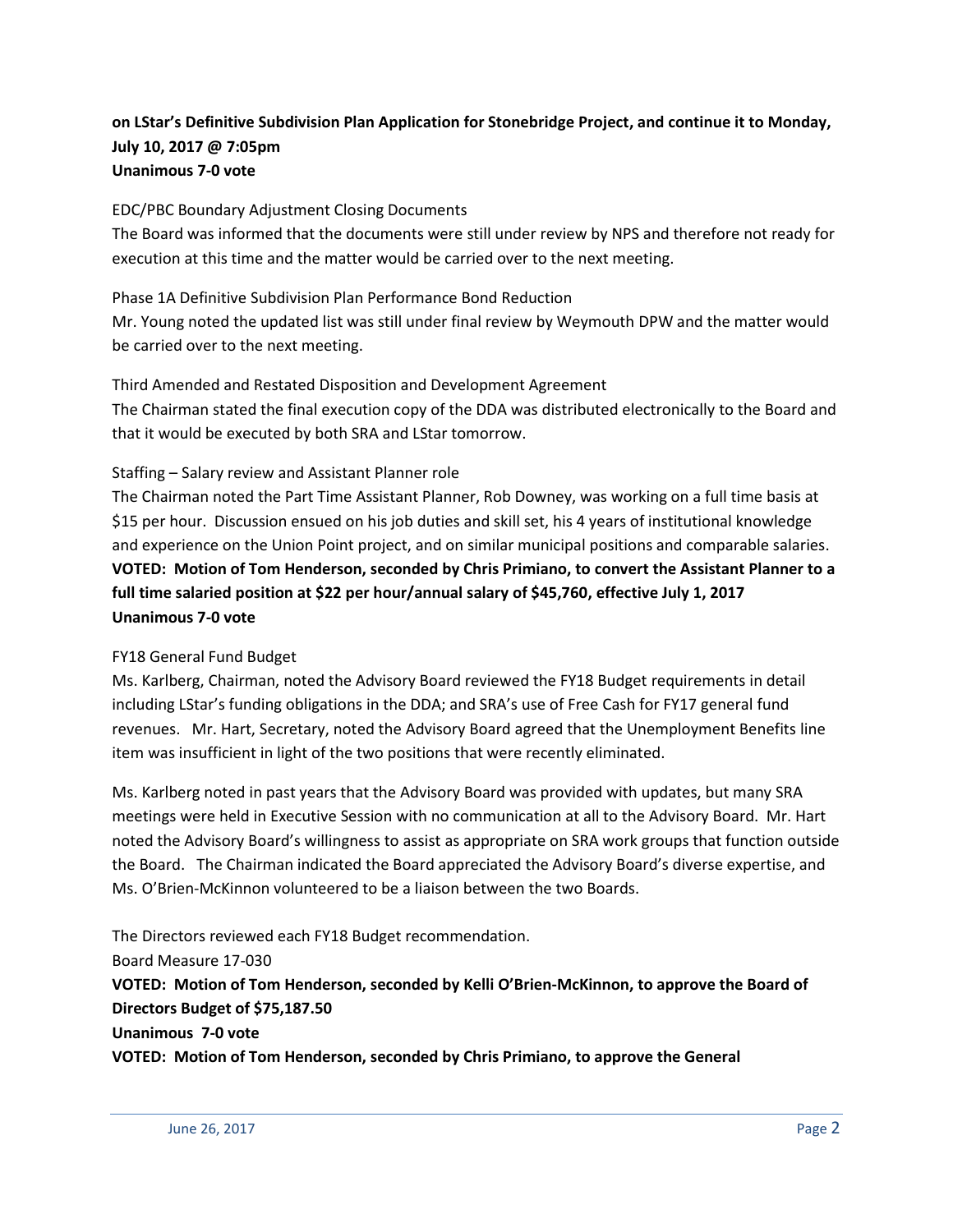**Administration Budget of \$128,200.00**

**Unanimous 7-0 vote**

**VOTED: Motion of Tom Henderson, seconded by Kelli O'Brien-McKinnon, to approve the Finance** 

**Budget of \$152,750.00**

**Unanimous 7-0 vote**

**VOTED: Motion of Tom Henderson, seconded by Steve LeMott, to approve the Legal Budget of \$200,000**

**Unanimous 7-0 vote**

The Board agreed that next year's legal expenses should be much lower than FY17.

**VOTED: Motion of Tom Henderson, seconded by Pat O'Leary, to approve the Information Technology Budget of \$50,000.00**

**Unanimous 7-0 vote**

**VOTED: Motion of Tom Henderson, seconded by Pat O'Leary, to approve the Planning Budget of \$202,600.00**

**Unanimous 7-0 vote**

**VOTED: Motion of Tom Henderson, seconded by Pat O'Leary, to approve the Benefits & Insurance Budget of \$179,000.00**

**Unanimous 7-0 vote**

**VOTED: Motion of Tom Henderson, seconded by Kelli O'Brien-McKinnon, to approve the Building Maintenance Budget of \$16,500.00**

**Unanimous 7-0 vote**

Discussion ensued on the LStar agreement to share building maintenance costs. Mr. Bois noted the budget line item was reduced by half from last year.

**VOTED: Motion of Tom Henderson, seconded by Steve LeMott, to approve the Public Works Budget of \$7,500.00**

**Unanimous 7-0 vote**

**VOTED: Motion of Tom Henderson, seconded by Pat O'Leary, to approve the Debt Budget of \$1,133,084.00**

**Unanimous 7-0 vote**

**VOTED: Motion of Tom Henderson, seconded by Kelli O'Brien-McKinnon, to approve a Total FY18 Budget of \$2,144,821.40**

**Unanimous 7-0 vote**

FY18 Water/Sewer Enterprise Fund Budget

Mr. Bois reviewed revenue projections based on user rates and water/sewer consumption, and noted the Enterprise Budget was level funded.

**VOTED: Motion of Tom Henderson, seconded by Kelli O'Brien-McKinnon to approve the FY18 Enterprise Fund Budget of \$625,000.00**

**Unanimous 7-0 vote**